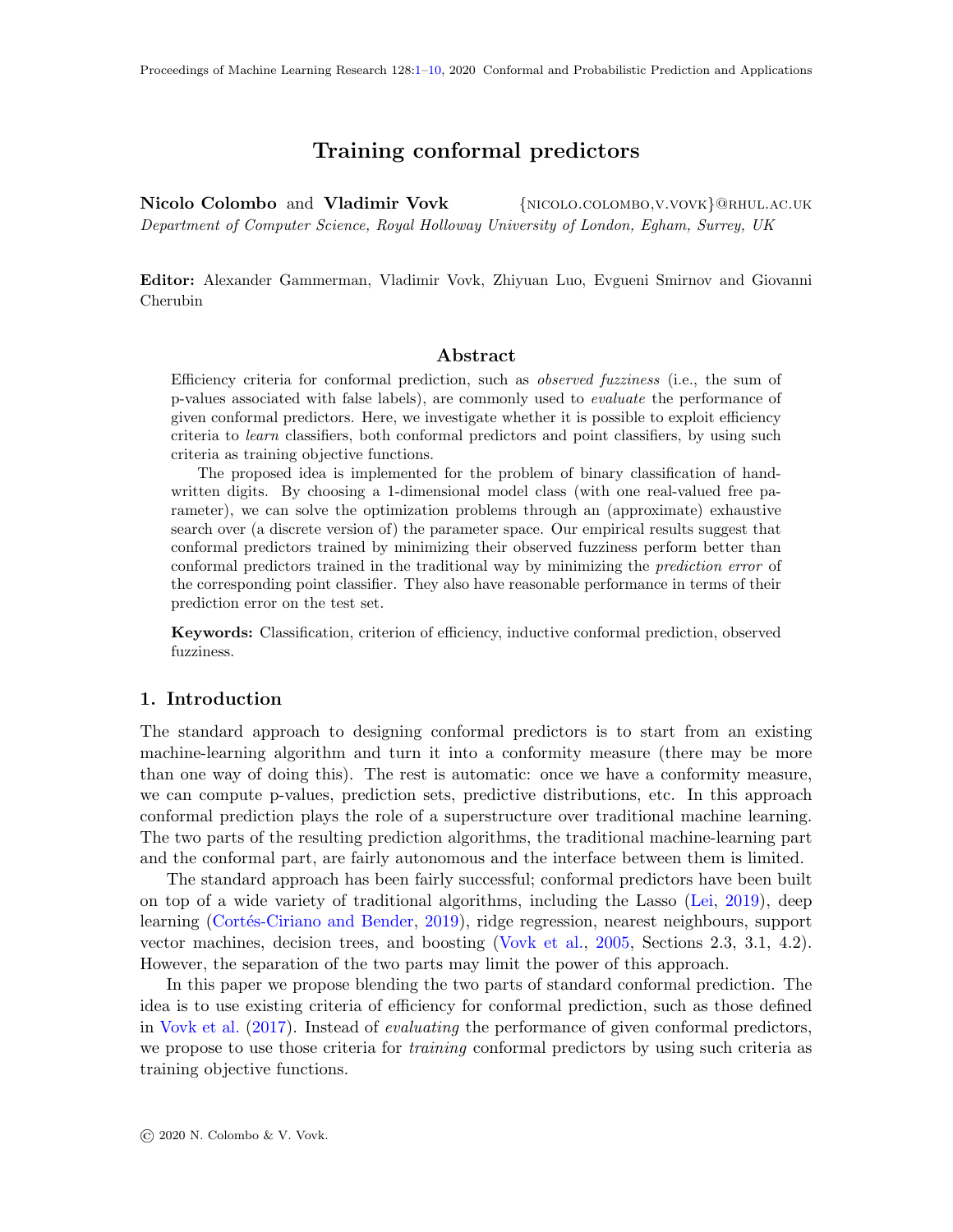We demonstrate the idea using binary classification of hand-written digits as example; see Section [3.](#page-3-0) As criterion of efficiency we use observed fuzziness, defined to be the sum of p-values for the test observations with their true labels replaced by false ones. This is one of the probabilistic criteria of efficiency; they are defined by [Vovk et al.](#page-9-4) [\(2017\)](#page-9-4), who argue that such criteria are akin to proper loss functions in machine learning and should be used in practice. The advantages of observed fuzziness over the other probabilistic criteria defined in [Vovk et al.](#page-9-4) [\(2017\)](#page-9-4) is that it does not depend on the significance level (which makes it easier to use) and does not include the noise created by the p-value for the true label (which makes it more stable).

For a simple 1-dimensional model class (i.e., involving one real-valued free parameters) we can solve the optimization problems used for training through an approximate exhaustive search over a discrete version of the parameter space. We compare two ways of training conformal predictors and point classifiers: using observed fuzziness and, as in traditional machine learning, using prediction error. In this context, the distinction between conformal predictors and point classifiers blurs: the former can be used as the latter (by using the label with the largest p-value as point prediction) and the latter, being defined in terms of a conformity measure, can be extended to the former. Our empirical results suggest, not surprisingly, that classifiers trained by minimizing observed fuzziness lead to a better observed fuzziness on the test set, and classifiers trained by minimizing prediction error lead to a better (but not overwhelmingly better) prediction error on the test set.

For computational efficiency, in this paper we concentrate on split-conformal prediction. Using full conformal prediction and other directions of further research are discussed in Section [4.](#page-8-0)

### 2. Background

The set of natural numbers is denoted  $\mathbb{N} := \{1, 2, \dots\}$  (the positive integers). If a and b are two disjoint bags, we let  $a + b := a \cup b$ , and we use the notation  $a + b$  only when the two (or more) bags are disjoint.

### 2.1. Observation space and data sets

Let X be a nonempty measurable *object space*,  $\mathcal Y$  a discrete and finite *label space* of size  $|\mathcal{Y}| > 2$ , and  $\mathcal{Z} = \mathcal{X} \times \mathcal{Y}$  the corresponding *observation space*. We will refer to elements of these sets as objects, labels and observations, respectively.

A dataset is a bag of elements of Z, where a bag is a collection of elements (observations in this case) some of which may be identical [\(Vovk et al.,](#page-9-3) [2005,](#page-9-3) Section 2.2). We will use the notation  $\mathcal{Z}^{(*)}$  for the set of all datasets. Let us fix two nonempty datasets, the training set  $\mathcal{D}_{\text{train}}$  and the test set  $\mathcal{D}_{\text{test}}$ .

In split-conformal prediction, the training set is randomly split into two disjoint bags, a pre-training set and a pre-test set, which we will denote as

<span id="page-1-0"></span>
$$
\mathcal{D}_{\text{train}} = \mathcal{D}_{\text{pre-train}} + \mathcal{D}_{\text{pre-test}}.\tag{1}
$$

The pre-training set is often called the proper training set and the pre-test set is often called the calibration set [\(Vovk et al.,](#page-9-3) [2005,](#page-9-3) Section 4.1), but our current terminology will be more convenient for this paper.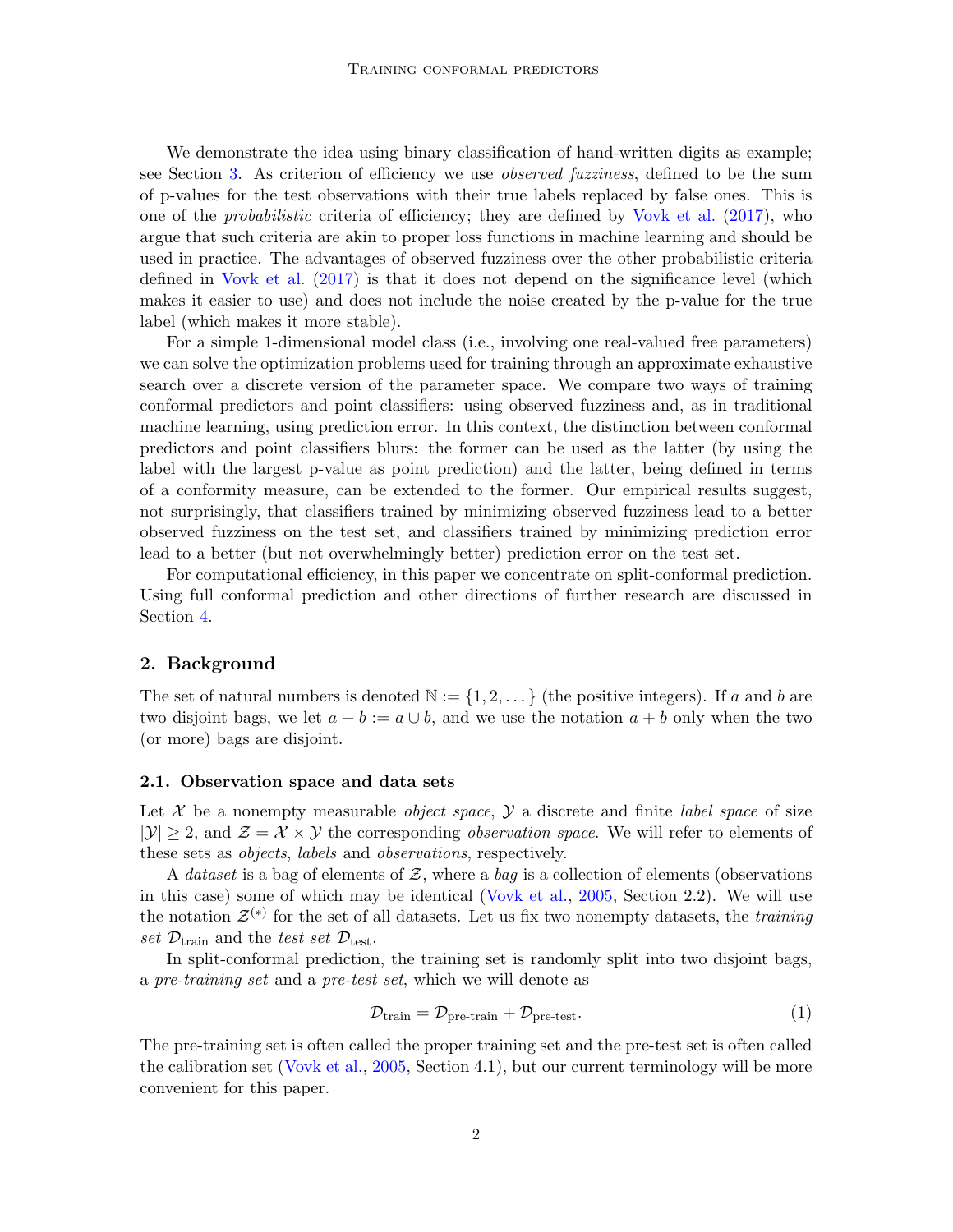### 2.2. Conformity scores and p-values

A conformity measure is a function  $Q : \mathcal{Z} \times \mathcal{Z}^{(*)} \to \mathbb{R}$  mapping each observation  $(x, y) \in \mathcal{Z}$ and dataset  $\mathcal{D}$  (such as the pre-training set  $\mathcal{D}_{pre-train}$ ) to the corresponding *conformity score*  $Q((x, y), \mathcal{D}) \in \mathbb{R}$ . (A fuller term for Q would be "split-conformity measure". Our definition is adequate in this paper's context of split-conformal prediction, but in the context of full conformal prediction, in order to ensure validity we also need to require that Q should be invariant with respect to the permutations of the dataset.)

The p-value associated with an observation  $(x, y) \in \mathcal{Z}$  (such as  $(x, y) \in \mathcal{D}_{\text{test}}$ ), nonempty datasets D (such as  $\mathcal{D}_{pre-train}$ ) and  $\mathcal{D}'$  (such as  $\mathcal{D}_{pre-test}$ ), and a conformity measure Q is

$$
C(x, y, \mathcal{D}, \mathcal{D}', Q) := \frac{1 + \sum_{z \in \mathcal{D}'} \theta (Q((x, y), \mathcal{D}) - Q(z, \mathcal{D}))}{1 + |\mathcal{D}'|},
$$

where the step function  $\theta$  is defined by

$$
\theta(u) = \begin{cases} 1 & \text{if } u \ge 0 \\ 0 & \text{if } u < 0 \end{cases}, \quad u \in \mathbb{R}.
$$

For  $(x, y) \in \mathcal{D}_{\text{test}}, C(x, y, \mathcal{D}_{\text{pre-train}}, \mathcal{D}_{\text{pre-test}}, Q)$  shows how likely y is as the label of the test object x.

#### 2.3. Observed fuzziness OF

The *observed fuzziness* of a conformity measure  $Q$  for nonempty datasets  $D$  (such as  $\mathcal{D}_{pre-train}$ ,  $\mathcal{D}'$  (such as  $\mathcal{D}_{pre-test}$ ) and  $\mathcal{D}''$  (such as  $\mathcal{D}_{test}$ ) is

<span id="page-2-0"></span>
$$
\text{OF}(\mathcal{D}, \mathcal{D}', \mathcal{D}'', Q) := \frac{\sum_{(x,y)\in \mathcal{D}''} \sum_{y'\in \mathcal{Y}} (1 - \delta_{y,y'}) C(x, y', \mathcal{D}, \mathcal{D}', Q)}{|\mathcal{D}''|},\tag{2}
$$

where  $\delta_{y,y'}$  is defined by

$$
\delta_{y,y'} = \begin{cases} 1 & \text{if } y = y' \\ 0 & \text{otherwise} \end{cases}, \quad y, y' \in \mathcal{Y}.
$$

Note that one may choose  $\mathcal{D}'' := \mathcal{D}'$ ; this may be useful at the stage of estimating a future observed fuzziness. For example, we may use  $\mathrm{OF}(\mathcal{D}_\mathrm{pre-train}, \mathcal{D}_\mathrm{pre-test}, \mathcal{D}_\mathrm{pre-test}, Q)$  to estimate OF( $\mathcal{D}_{pre-train}, \mathcal{D}_{pre-test}, \mathcal{D}_{test}, Q$ ) before seeing the test set. However, this introduces bias, since in this case each element of  $\mathcal{D}''$  is also present in  $\mathcal{D}'$ , which is not expected to be the case for  $\mathcal{D}'' := \mathcal{D}_{\text{test}}$ . Therefore, we also define the three-argument version

$$
\mathrm{OF}(\mathcal{D},\mathcal{D}',Q):=\frac{\sum_{(x,y)\in\mathcal{D}'}\sum_{y'\in\mathcal{Y}}(1-\delta_{y,y'})C(x,y',\mathcal{D},\mathcal{D}'\setminus\{(x,y)\},Q)}{|\mathcal{D}'|}
$$

of [\(2\)](#page-2-0).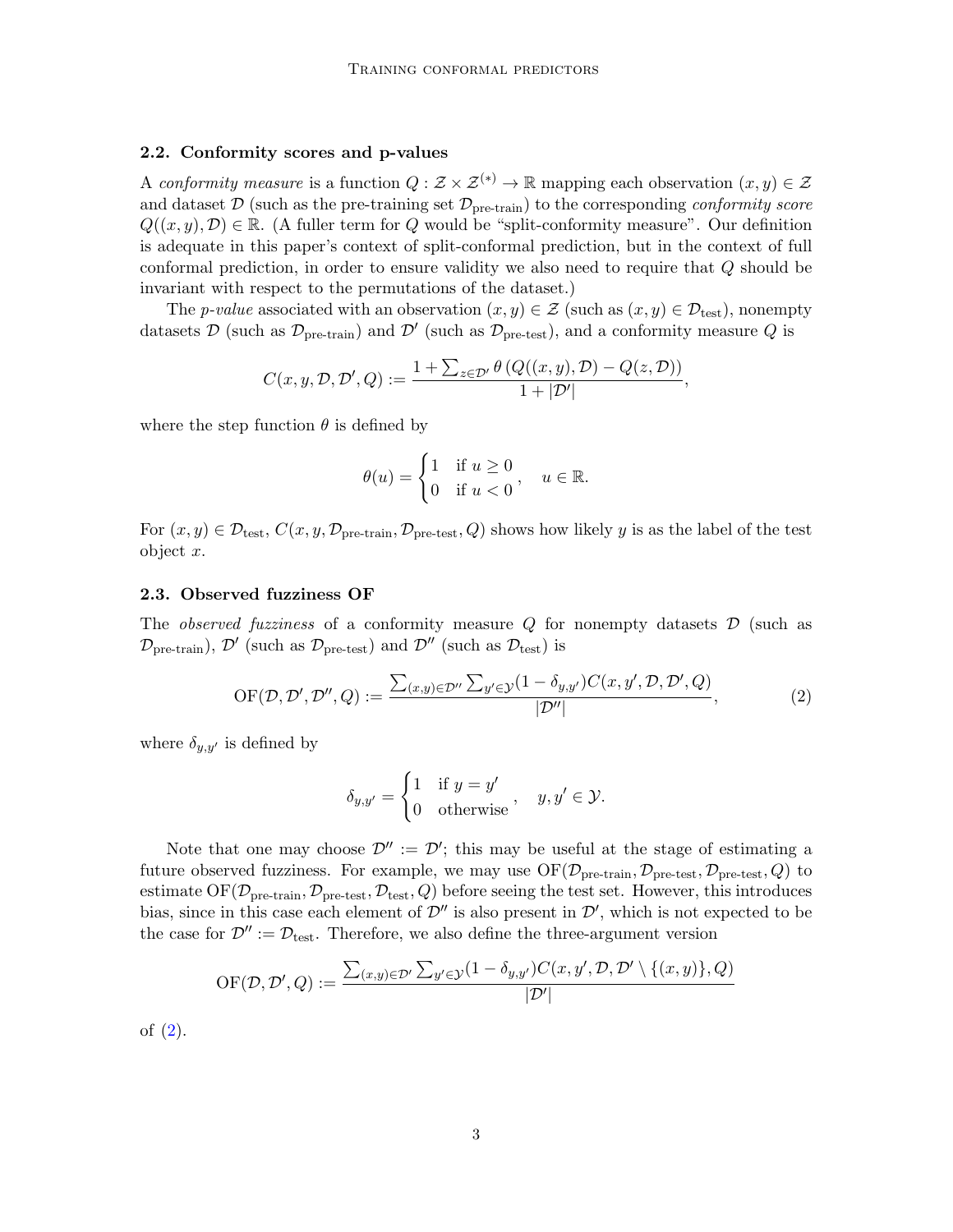# 2.4. Prediction error (PE)

The point predictor  $\phi : \mathcal{X} \times \mathcal{Z}^{(*)} \to \mathcal{Y}$  obtained from a conformity measure Q and dataset  ${\mathcal D}$  is defined as

$$
\phi(x, \mathcal{D}, Q) \in \argmax_{y \in \mathcal{Y}} Q((x, y), \mathcal{D});
$$

we will assume that the arg max is a singleton (which is the case in our experiments). The prediction error of a conformity measure Q on nonempty datasets  $\mathcal{D}$  (such as  $\mathcal{D}_{train}$ ) and  $\mathcal{D}'$  (such as  $\mathcal{D}_{\text{test}}$ ) is defined as

PE(
$$
\mathcal{D}, \mathcal{D}', Q
$$
) :=  $\frac{\sum_{(x,y)\in \mathcal{D}'} (1 - \delta_{y,y_*})}{|\mathcal{D}'|}, \quad y_* := \phi(x, \mathcal{D}, Q).$ 

Note that, in this case, it is possible to use the entire training set as an input of the conformity measure, i.e., to let  $\mathcal{D} := \mathcal{D}_{\text{train}}$  instead of  $\mathcal{D} := \mathcal{D}_{\text{pre-train}}$ .

## <span id="page-3-0"></span>3. Methods

For our experiments, in addition to the split [\(1\)](#page-1-0), we consider a further split

 $\mathcal{D}_{pre-train} = \mathcal{D}_{pre-pre-train} + \mathcal{D}_{pre-pre-test}.$ 

The overall split of the available data is

<span id="page-3-1"></span>
$$
\mathcal{D}_{\text{train}} + \mathcal{D}_{\text{test}} = \mathcal{D}_{\text{pre-pre-train}} + \mathcal{D}_{\text{pre-pre-test}} + \mathcal{D}_{\text{pre-test}} + \mathcal{D}_{\text{test}}.
$$
\n(3)

### <span id="page-3-2"></span>3.1. Model

We consider the binary classification problem of recognizing given hand-written digits in the MNIST dataset. We choose the conformity measure

$$
Q_{\rho}((x,y),\mathcal{D}) := \frac{\sum_{(x',y')\in\mathcal{D}} \delta_{y,y'} \kappa_{\rho}(x,x')}{\sum_{(x',y')\in\mathcal{D}} \kappa_{\rho}(x,x')} , \quad \kappa_{\rho}(x,x') := e^{-\rho ||x-x'||^2},
$$

where  $\rho \in \mathcal{R} \subseteq [0,\infty)$  is a free parameter. We use the datasets in the split [\(3\)](#page-3-1) to train four models,  $Q_*^{\text{PE}}, Q_*^{\text{pre-PE}}, Q_*^{\text{OF}}$  and  $Q_*^{\text{pre-OF}},$  defined by

$$
Q_*^{\text{PE}} := Q_{\rho_*}, \qquad \rho_* := \underset{\rho \in \mathcal{R}}{\arg \min} \text{PE}(\mathcal{D}_{\text{pre-train}}, \mathcal{D}_{\text{pre-test}}, Q_{\rho}),
$$
  
\n
$$
Q_*^{\text{pre-PE}} := Q_{\rho_*}, \qquad \rho_* := \underset{\rho \in \mathcal{R}}{\arg \min} \text{PE}(\mathcal{D}_{\text{pre-pre-train}}, \mathcal{D}_{\text{pre-pre-test}}, Q_{\rho}),
$$
  
\n
$$
Q_*^{\text{OF}} := Q_{\rho_*}, \qquad \rho_* := \underset{\rho \in \mathcal{R}}{\arg \min} \text{OF}(\mathcal{D}_{\text{pre-train}}, \mathcal{D}_{\text{pre-test}}, Q_{\rho}),
$$
  
\n
$$
Q_*^{\text{pre-OF}} := Q_{\rho_*}, \qquad \rho_* := \underset{\rho \in \mathcal{R}}{\arg \min} \text{OF}(\mathcal{D}_{\text{pre-pre-train}}, \mathcal{D}_{\text{pre-pre-test}}, Q_{\rho}).
$$

We evaluate the optimized models through the following performance scores:

PE-train/PE-test := PE(
$$
\mathcal{D}_{\text{train}}
$$
,  $\mathcal{D}_{\text{test}}$ ,  $Q_*^{\text{PE}}$ ),  
OF-train/PE-test := PE( $\mathcal{D}_{\text{train}}$ ,  $\mathcal{D}_{\text{test}}$ ,  $Q_*^{\text{OF}}$ ),  
PE-train/OF-test := OF( $\mathcal{D}_{\text{pre-train}}$ ,  $\mathcal{D}_{\text{pre-test}}$ ,  $\mathcal{D}_{\text{test}}$ ,  $Q_*^{\text{pre-PE}}$ ),  
OF-train/OF-test := OF( $\mathcal{D}_{\text{pre-train}}$ ,  $\mathcal{D}_{\text{pre-test}}$ ,  $\mathcal{D}_{\text{test}}$ ,  $Q_*^{\text{pre-OF}}$ ).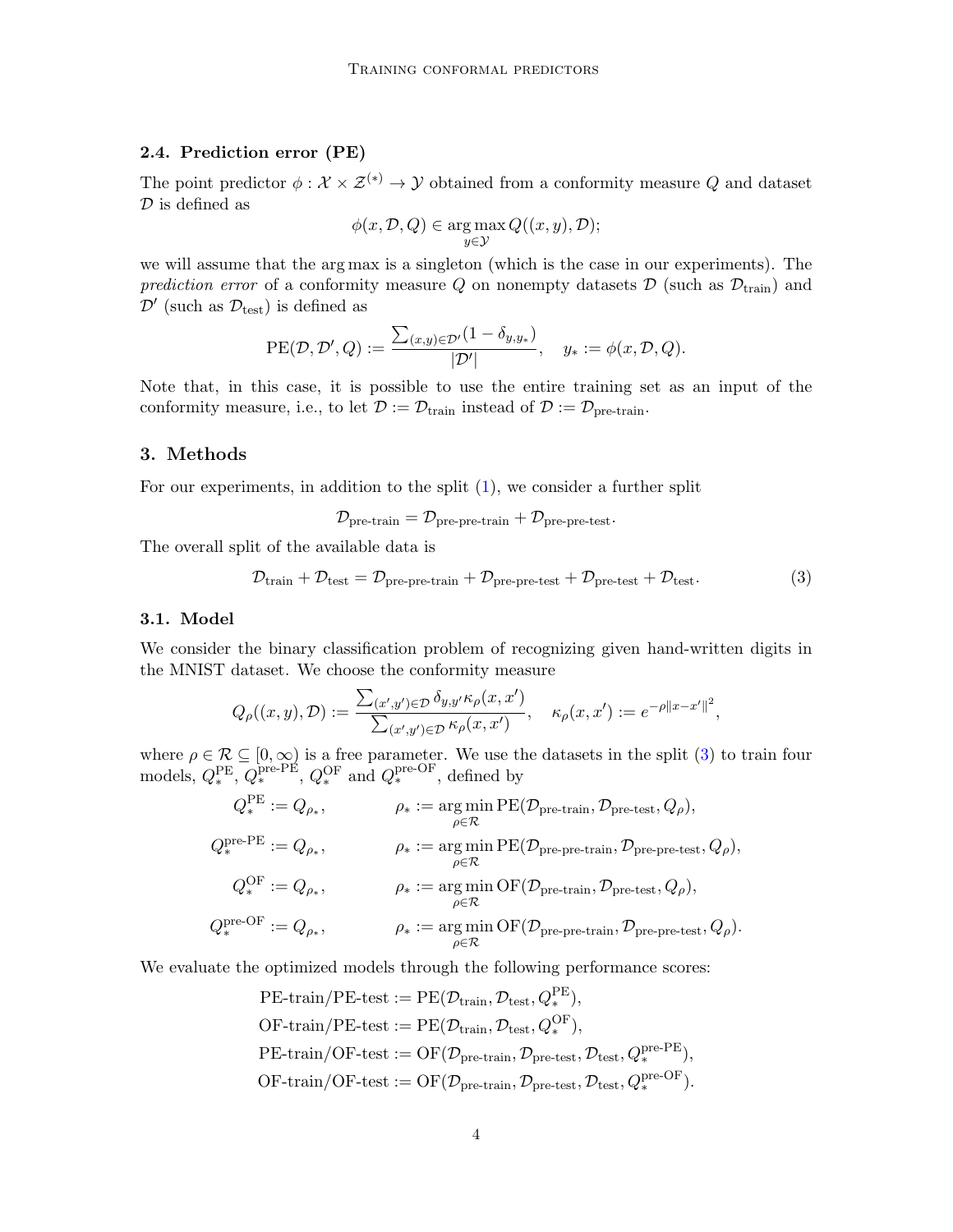| $\boldsymbol{k}$ | $PE-train/PE-test$ | $OF-train/PE-test$ | $PE-train/OF-test$ | $OF-train/OF-test$ |
|------------------|--------------------|--------------------|--------------------|--------------------|
| $\Omega$         | $0.190 \pm 0.145$  | $0.230 \pm 0.155$  | $0.402 \pm 0.108$  | $0.336 \pm 0.052$  |
| $\mathbf{1}$     | $0.120 \pm 0.108$  | $0.130 \pm 0.110$  | $0.367 \pm 0.113$  | $0.321 \pm 0.060$  |
| $\mathfrak{D}$   | $0.180 \pm 0.108$  | $0.220 \pm 0.154$  | $0.386 \pm 0.101$  | $0.351 \pm 0.066$  |
| 3                | $0.210 \pm 0.083$  | $0.250 \pm 0.112$  | $0.432 \pm 0.117$  | $0.361 \pm 0.075$  |
| $\overline{4}$   | $0.210 \pm 0.114$  | $0.190 \pm 0.114$  | $0.410 \pm 0.085$  | $0.342 \pm 0.070$  |
| 5                | $0.150 \pm 0.081$  | $0.180 \pm 0.098$  | $0.445 \pm 0.098$  | $0.359 \pm 0.103$  |
| 6                | $0.150 \pm 0.128$  | $0.200 \pm 0.134$  | $0.407 \pm 0.116$  | $0.353 \pm 0.047$  |
| 7                | $0.200 \pm 0.110$  | $0.210 \pm 0.114$  | $0.426 \pm 0.086$  | $0.367 \pm 0.051$  |
| 8                | $0.260 \pm 0.150$  | $0.360 \pm 0.102$  | $0.417 \pm 0.100$  | $0.363 \pm 0.107$  |
| 9                | $0.230 \pm 0.110$  | $0.260 \pm 0.150$  | $0.449 \pm 0.187$  | $0.412 \pm 0.089$  |

<span id="page-4-0"></span>Table 1: Case  $n_{size} = 5$ . The average and standard deviation of the scores obtained over 10 equivalent experiments with the sizes of the datasets  $|\mathcal{D}_u| = 2n_{\text{size}}$  $(u \in \{\text{pre-pre-train}, \text{pre-test}, \text{pre-test}, \text{test}\}.$  Integer  $k \in \{0, \ldots, 9\}$  in the first column is the digit to be discriminated in the corresponding experiments.

| $\boldsymbol{k}$ | $PE-train/PE-test$ | $OF-train/PE-test$ | $PE-train/OF-test$ | $OF-train/OF-test$ |
|------------------|--------------------|--------------------|--------------------|--------------------|
| $\theta$         | $0.115 \pm 0.059$  | $0.115 \pm 0.078$  | $0.298 \pm 0.040$  | $0.272 \pm 0.029$  |
|                  | $0.095 \pm 0.072$  | $0.125 \pm 0.072$  | $0.335 \pm 0.062$  | $0.299 \pm 0.051$  |
| $\overline{2}$   | $0.140 \pm 0.058$  | $0.150 \pm 0.074$  | $0.335 \pm 0.042$  | $0.315 \pm 0.047$  |
| 3                | $0.170 \pm 0.117$  | $0.205 \pm 0.125$  | $0.361 \pm 0.092$  | $0.300 \pm 0.054$  |
| $\overline{4}$   | $0.140 \pm 0.070$  | $0.220 \pm 0.084$  | $0.382 \pm 0.057$  | $0.325 \pm 0.052$  |
| $\mathbf{5}$     | $0.120 \pm 0.068$  | $0.110 \pm 0.073$  | $0.308 \pm 0.050$  | $0.331 \pm 0.084$  |
| 6                | $0.095 \pm 0.057$  | $0.170 \pm 0.084$  | $0.377 \pm 0.103$  | $0.288 \pm 0.042$  |
| 7                | $0.105 \pm 0.069$  | $0.115 \pm 0.071$  | $0.350 \pm 0.086$  | $0.309 \pm 0.048$  |
| 8                | $0.210 \pm 0.089$  | $0.260 \pm 0.104$  | $0.393 \pm 0.076$  | $0.333 \pm 0.059$  |
| 9                | $0.135 \pm 0.084$  | $0.195 \pm 0.088$  | $0.385 \pm 0.068$  | $0.293 \pm 0.066$  |

Table 2: Case  $n_{size} = 10$ . The average and standard deviation of the scores obtained over 10 equivalent experiments with the sizes of the datasets  $|\mathcal{D}_u| = 2n_{\text{size}}$  $(u \in \{\text{pre-pre-train}, \text{pre-test}, \text{pre-test}, \text{test}\}.$  Integer  $k \in \{0, \ldots, 9\}$  in the first column is the digit to be discriminated in the corresponding experiments.

Notice that for OF-testing we use the "pre-models"  $Q_*^{\text{pre-PF}}$  and  $Q_*^{\text{pre-OF}}$ . This is because we want a valid conformal predictor; therefore, we do not touch the pre-test set at the stage of choosing our model. On the other hand, there is no need to worry about validity in the case of PE-testing; it is not guaranteed anyway.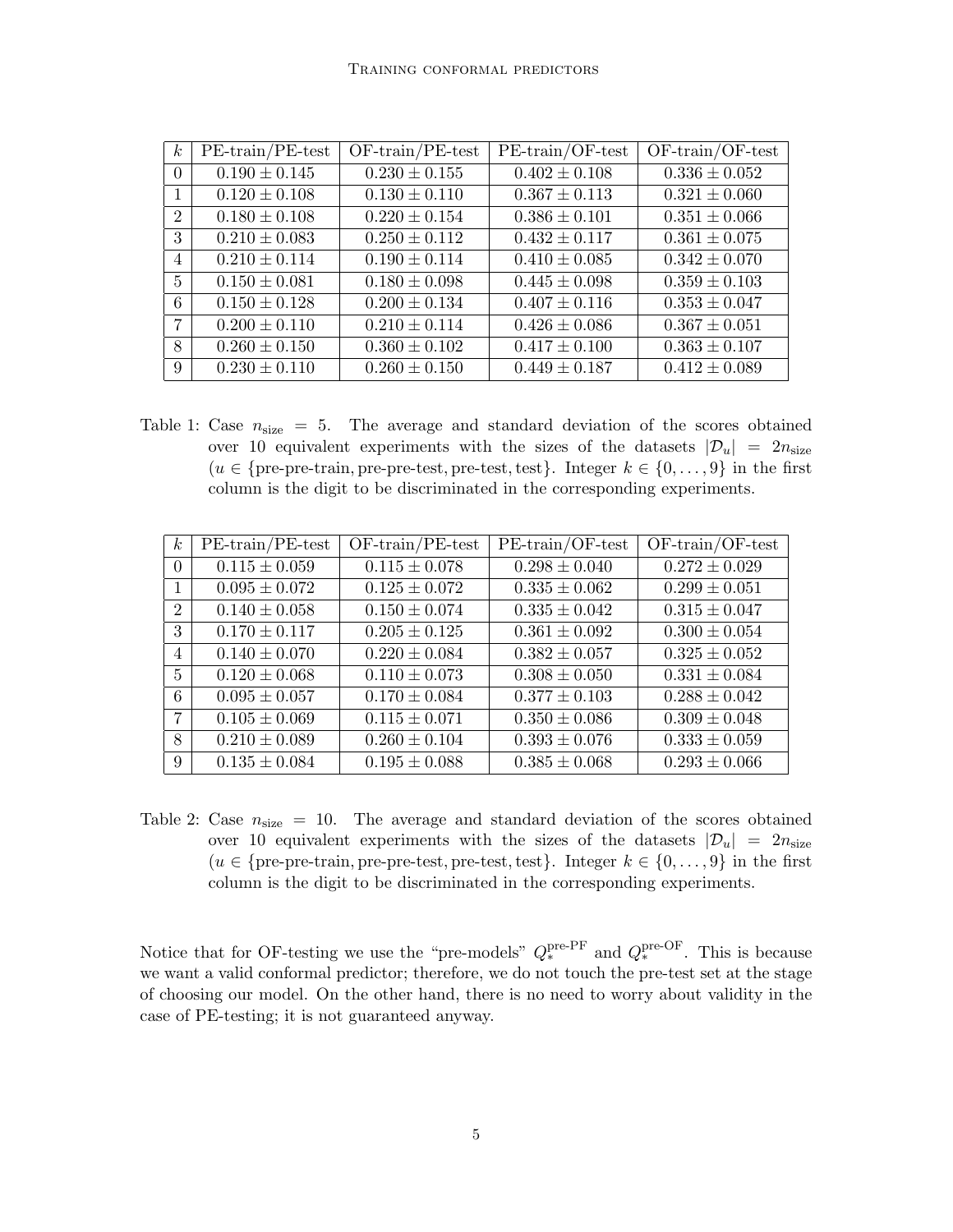

<span id="page-5-0"></span>Figure 1: Digit  $k = 0$ . Values of the training and testing objective functions (PE or OF, yaxis) against the logarithm of the model free parameter ( $\log \rho$ , x-axis) for varying sizes of the datasets  $|\mathcal{D}_u| = 2n_{\text{size}}$  ( $u \in \{\text{pre-pre-train}, \text{pre-test}, \text{pre-test}, \text{test}\},\$  $n_{size} \in \{5, 10, 20, 40\}$ . Solid and dashed lines represent the median and the 25th or 75th percentile of the values obtained over 10 equivalent experiments. As specified in the plot legends, blue and red lines are associated with training and testing objectives, respectively. Plots obtained for  $k > 0$  are similar.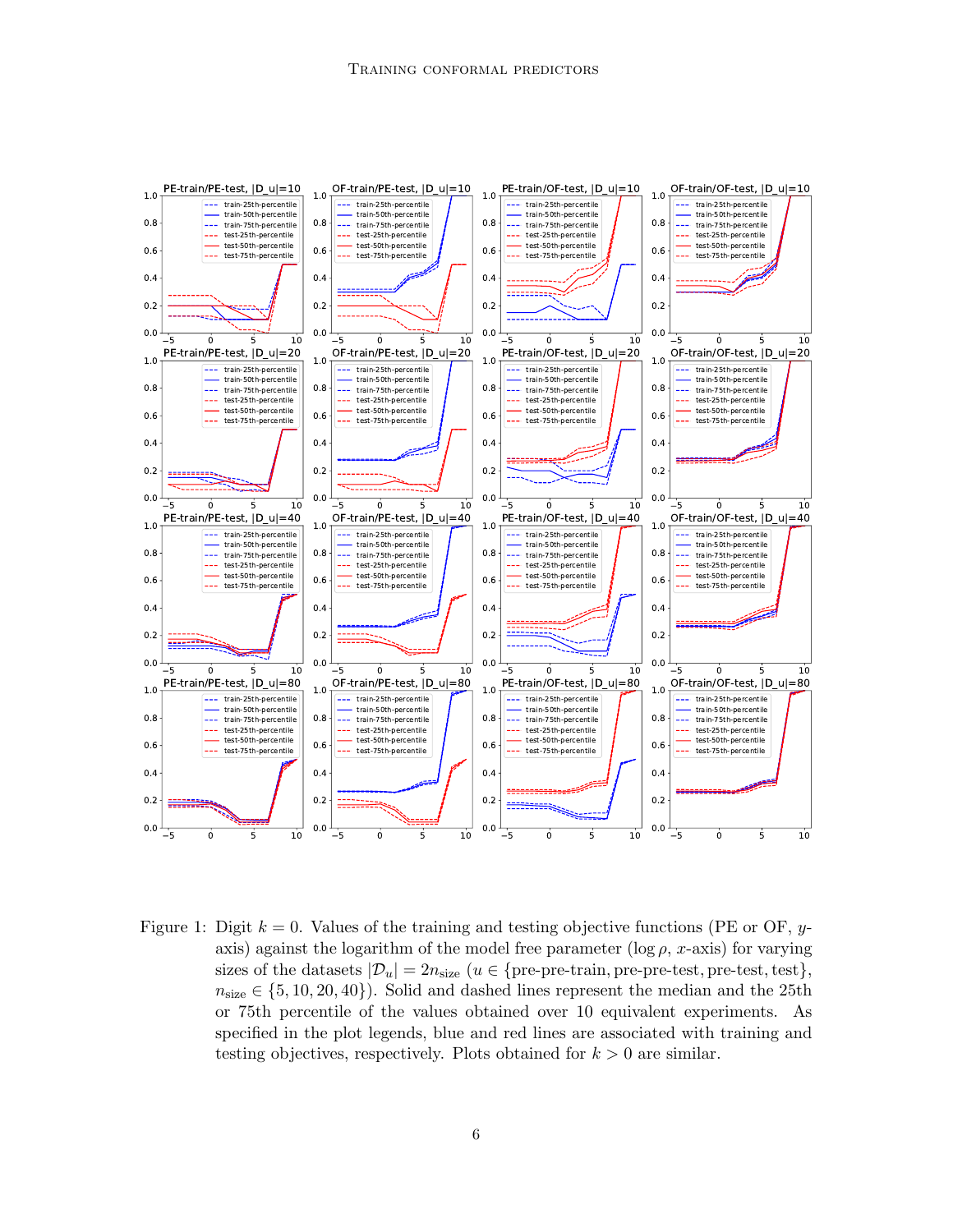

<span id="page-6-0"></span>Figure 2: PE- and OF-test scores against the size of the training and test sets  $|\mathcal{D}_u| = 2n_{\text{size}}$  $(u \in \{\text{pre-pre-train}, \text{pre-test}, \text{pre-test}, \text{test}\}, n_{\text{size}} \in \{5, 10, 20, 40\}).$  Plot titles specify the integer  $k \in \{0, \ldots, 9\}$  to be discriminated in the corresponding experiments and the type of testing objective. Each plot shows the median (solid lines) and the 25th or 75th percentile of the values obtained over 10 equivalent experiments. Blue and red lines are associated with PE- and OF-training, respectively.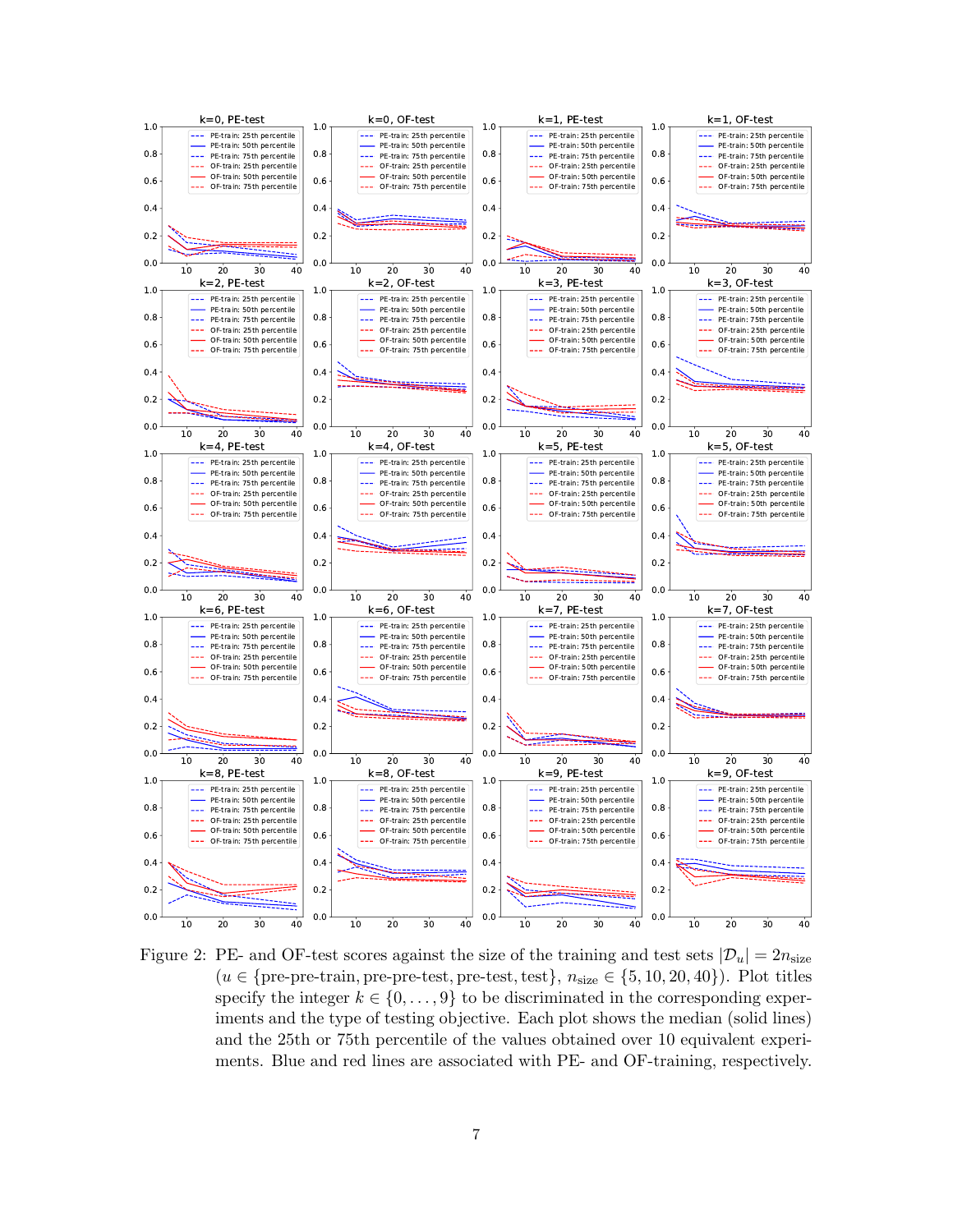| $\boldsymbol{k}$ | $PE-train/PE-test$ | $OF-train/PE-test$ | $PE-train/OF-test$ | $OF-train/OF-test$       |
|------------------|--------------------|--------------------|--------------------|--------------------------|
| $\Omega$         | $0.097 \pm 0.044$  | $0.140 \pm 0.032$  | $0.320 \pm 0.049$  | $\sqrt{0.276} \pm 0.037$ |
| 1                | $0.035 \pm 0.030$  | $0.058 \pm 0.043$  | $0.280 \pm 0.021$  | $0.276 \pm 0.020$        |
| $\overline{2}$   | $0.063 \pm 0.017$  | $0.102 \pm 0.039$  | $0.310 \pm 0.027$  | $0.306 \pm 0.024$        |
| 3                | $0.125 \pm 0.065$  | $0.125 \pm 0.034$  | $0.316 \pm 0.041$  | $0.280 \pm 0.020$        |
| 4                | $0.130 \pm 0.035$  | $0.153 \pm 0.048$  | $0.303 \pm 0.032$  | $0.287 \pm 0.022$        |
| 5                | $0.115 \pm 0.070$  | $0.123 \pm 0.070$  | $0.291 \pm 0.055$  | $0.274 \pm 0.038$        |
| 6                | $0.053 \pm 0.045$  | $0.130 \pm 0.076$  | $0.307 \pm 0.036$  | $0.280 \pm 0.028$        |
| $\overline{7}$   | $0.120 \pm 0.037$  | $0.102 \pm 0.061$  | $0.280 \pm 0.027$  | $0.277 \pm 0.022$        |
| 8                | $0.125 \pm 0.042$  | $0.183 \pm 0.058$  | $0.325 \pm 0.051$  | $0.299 \pm 0.041$        |
| 9                | $0.143 \pm 0.043$  | $0.205 \pm 0.063$  | $0.343 \pm 0.038$  | $0.303 \pm 0.021$        |

Table 3: Case  $n_{size}$  = 20. The average and standard deviation of the scores obtained over 10 equivalent experiments with the sizes of the datasets  $|\mathcal{D}_u| = 2n_{\text{size}}$  $(u \in \{\text{pre-pre-train}, \text{pre-test}, \text{pre-test}, \text{test}\}.$  Integer  $k \in \{0, \ldots, 9\}$  in the first column is the digit to be discriminated in the corresponding experiments.

| $k_{\rm}$      | $PE-train/PE-test$           | $OF-train/PE-test$ | $PE-train/OF-test$ | $OF-train/OF-test$ |
|----------------|------------------------------|--------------------|--------------------|--------------------|
| $\Omega$       | $\overline{0.049} \pm 0.034$ | $0.129 \pm 0.040$  | $0.303 \pm 0.035$  | $0.262 \pm 0.022$  |
|                | $0.029 \pm 0.026$            | $0.041 \pm 0.026$  | $0.279 \pm 0.040$  | $0.259 \pm 0.027$  |
| $\overline{2}$ | $0.045 \pm 0.026$            | $0.065 \pm 0.030$  | $0.291 \pm 0.027$  | $0.255 \pm 0.016$  |
| 3              | $0.069 \pm 0.036$            | $0.131 \pm 0.030$  | $0.290 \pm 0.034$  | $0.262 \pm 0.026$  |
| $\overline{4}$ | $0.076 \pm 0.030$            | $0.103 \pm 0.027$  | $0.345 \pm 0.046$  | $0.269 \pm 0.017$  |
| 5              | $0.082 \pm 0.029$            | $0.084 \pm 0.030$  | $0.295 \pm 0.041$  | $0.263 \pm 0.020$  |
| 6              | $0.036 \pm 0.021$            | $0.089 \pm 0.047$  | $0.275 \pm 0.049$  | $0.254 \pm 0.025$  |
| $\overline{7}$ | $0.055 \pm 0.020$            | $0.091 \pm 0.024$  | $0.291 \pm 0.030$  | $0.273 \pm 0.016$  |
| 8              | $0.078 \pm 0.030$            | $0.215 \pm 0.043$  | $0.330 \pm 0.021$  | $0.271 \pm 0.020$  |
| 9              | $0.092 \pm 0.042$            | $0.169 \pm 0.029$  | $0.327 \pm 0.037$  | $0.266 \pm 0.023$  |

<span id="page-7-0"></span>Table 4: Case  $n_{size}$  = 40. The average and standard deviation of the scores obtained over 10 equivalent experiments with the sizes of the datasets  $|\mathcal{D}_u| = 2n_{\text{size}}$  $(u \in \{\text{pre-pre-train}, \text{pre-test}, \text{pre-test}, \text{test}\}.$  Integer  $k \in \{0, \ldots, 9\}$  in the first column is the digit to be discriminated in the corresponding experiments.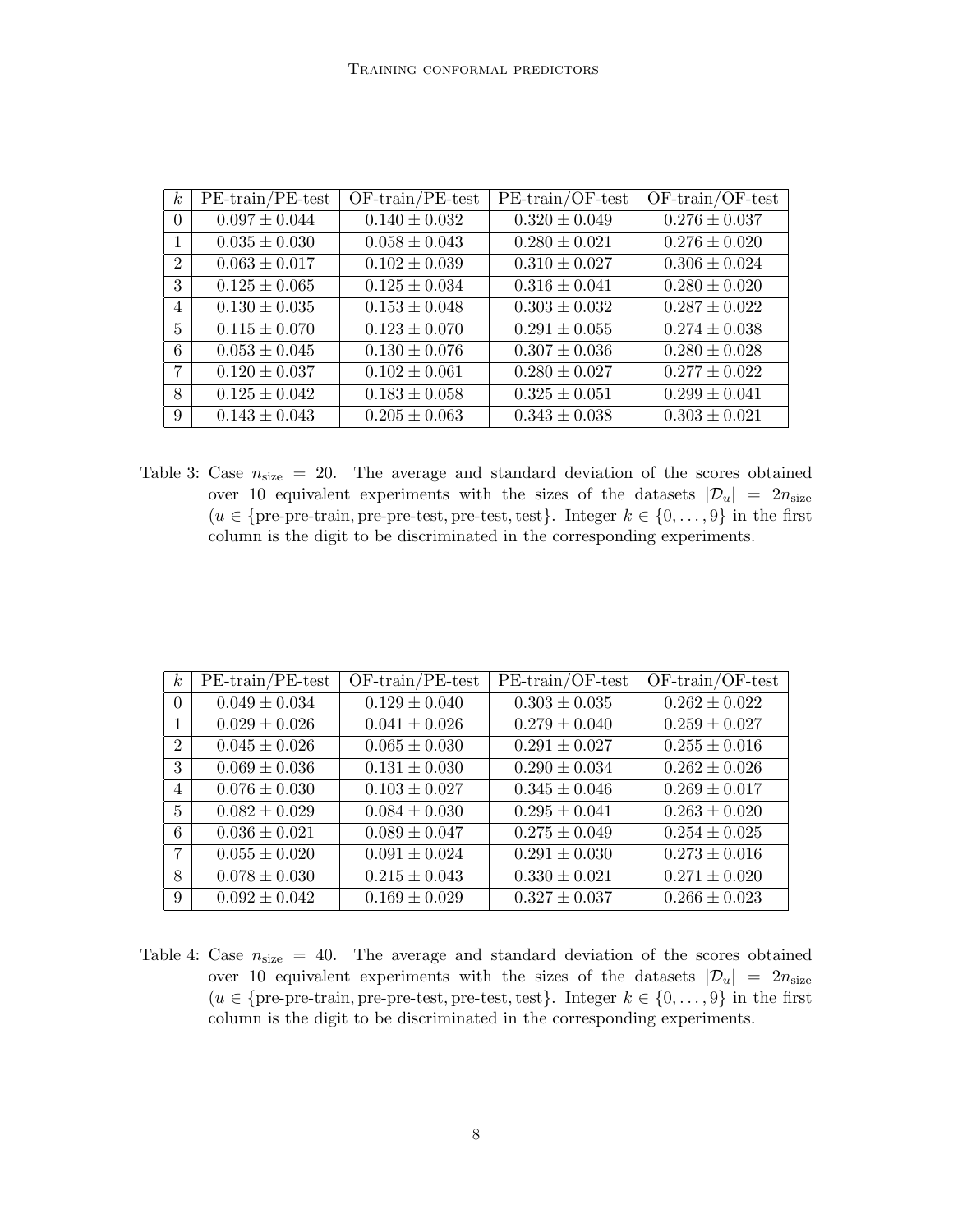### 3.2. Experiments

We let  $\rho \in \mathcal{R}$ , with  $\mathcal{R} := \{e^{\min_{\rho} + (\max_{\rho} - \min_{\rho})r/R}\}_{r=0}^{R-1}$ ,  $[\min_{\rho}, \max_{\rho}] := [-5, 10]$ ,  $R := 10$ . For given integers  $k \in \{0, \ldots, 9\}$  and dataset sizes  $n_{size} \in \{5, 10, 20, 40\}$ , we randomly extract from the MNIST database 10 quadruples of datasets listed on the right-hand side of [\(3\)](#page-3-1) of equal sizes,

$$
|\mathcal{D}_{pre-pre-train}| = |\mathcal{D}_{pre-pre-test}| = |\mathcal{D}_{pre-test}| = |\mathcal{D}_{test}| = 2n_{size}.
$$

Each of the 400 datasets of size  $2n_{size}$  contains  $n_{size}$  images of integer k (with label  $y = 1$ ) and  $n_{\text{size}}$  images of other integers  $k' \neq k$  (with label  $y = 0$ ).

All objects  $x \in \mathcal{X}$  are vectorized  $28 \times 28$  grey-scale images of hand-written digits, i.e., all  $x = (x_1, \ldots, x_{784})$   $(x_i \in [0,1], i = 1, \ldots, 784)$  are such that the  $(i, j)$ th pixel of an image corresponds to the  $(28(i - 1) + j)$ th entry of the associated vector x. The vectors are normalized to have the unit Euclidean length,  $||x|| = 1$  (this corresponds to normalizing the brightness of the images).

For each of the 400 binary classification datasets we run an independent training-testing experiment, as explained in Section  $3.1$ . Summaries of results are reported in Figures  $1-2$  $1-2$ and Tables [1](#page-4-0)[–4.](#page-7-0)

We have already commented on the results in Tables [1–](#page-4-0)[4:](#page-7-0) when the goal is to design a good conformal predictor to be evaluated with the OF criterion, OF training is preferable (there is only one case in the tables where PE training works better); and for the design of point classifiers to be evaluated using prediction accuracy, PE training usually works better (there are only 3 cases where OF training works better and 2 cases where it works equally well). This finding can be summarized by saying that *consonant training* (OF-training when the goal is OF-performance and PE-training when the goal is PE-performance) usually works better than *dissonant training* (OF-training when the goal is PE-performance or PEtraining when the goal is OF-performance). In our experiments, dissonant training works better in the case of OF-training (but of course, this needs to be confirmed on a wide range of datasets).

Figure [1](#page-5-0) sheds light on the reasons for consonant training working better than dissonant training. In the case of consonant training (the first and fourth columns), the performance curves for training and test sets look very similar, and in many cases almost coincide. In the case of dissonant training (the second and third columns), they are not only at different levels (which is to be expected since the PE and OF criteria produce numbers at different scales), but their shapes look different, often attaining their minima at different places.

Figure [2](#page-6-0) gives, essentially, a different representation of the results presented in Tables [1–](#page-4-0) [4.](#page-7-0) The test performance improves as the size of the training set grows, albeit not very quickly.

## <span id="page-8-0"></span>4. Conclusion

In this paper we used a "validation set" (either the pre-test set or the pre-pre-test set) for choosing the conformity measure to use at the testing stage. There are ways to use the available training data more efficiently. On the PE side, we can use cross-validation. On the OF side, we can use cross-conformal prediction (or the related procedure of jack